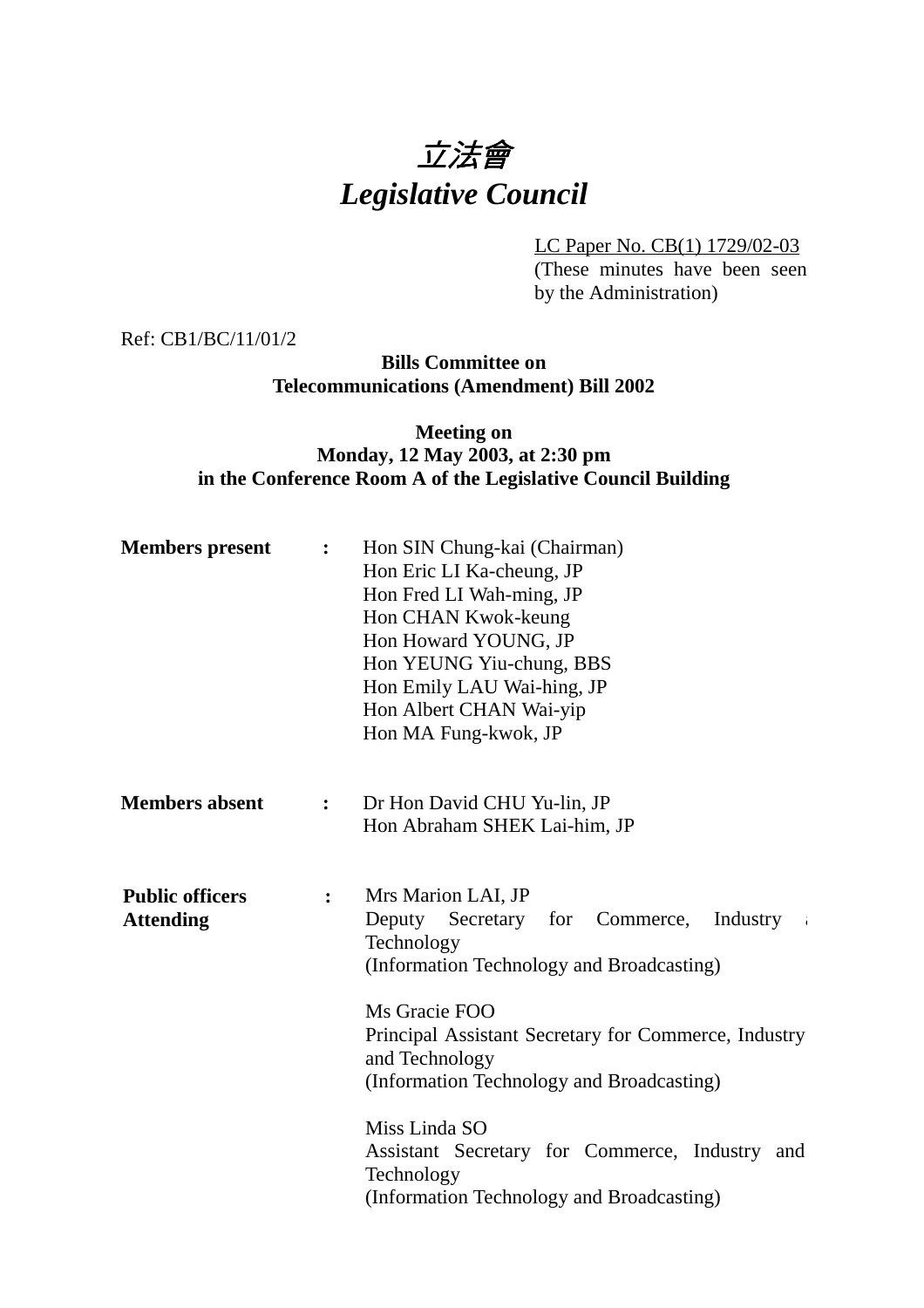|                                | Mr M H AU, JP<br>Deputy Director-General of Telecommunications                                                |
|--------------------------------|---------------------------------------------------------------------------------------------------------------|
|                                | Mr Edward WHITEHORN<br>Head, Competition Affairs Branch, Office of the<br><b>Telecommunications Authority</b> |
|                                | Mr Michael LAM<br>Senior Government Counsel, Department of Justice                                            |
| <b>Clerk in attendance :</b>   | Miss Polly YEUNG<br>Chief Assistant Secretary (1)3                                                            |
| <b>Staff in attendance : :</b> | Miss Connie FUNG<br><b>Assistant Legal Adviser 3</b>                                                          |
|                                | Ms Debbie YAU<br>Senior Assistant Secretary (1)1                                                              |

# **I Confirmation of minutes**

| LC Paper No. $CB(1)1621/02-03$ | $- -$ | Minutes of $10th$ meeting on 30 April |
|--------------------------------|-------|---------------------------------------|
|                                |       | 2003                                  |

The minutes of the meeting held on 30 April 2003 were confirmed.

## **II Meeting with the Administration**

| LC Paper No. $CB(1)1620/02-03(01)$ | <b>Contract Contract</b> | Administration's further proposed          |  |          |    |
|------------------------------------|--------------------------|--------------------------------------------|--|----------|----|
|                                    |                          | Committee Stage Amendments and             |  |          |    |
|                                    |                          | other improvements                         |  |          |    |
| LC Paper No. $CB(1)1620/02-03(02)$ | $\sim$ 100 $-$           | Summary of deputations<br>Administration's |  | proposed | on |

Committee Stage Amendments and other improvements and Administration's response on issues not covered in the paper of "Administration's further Committee Stage Amendments and other improvements"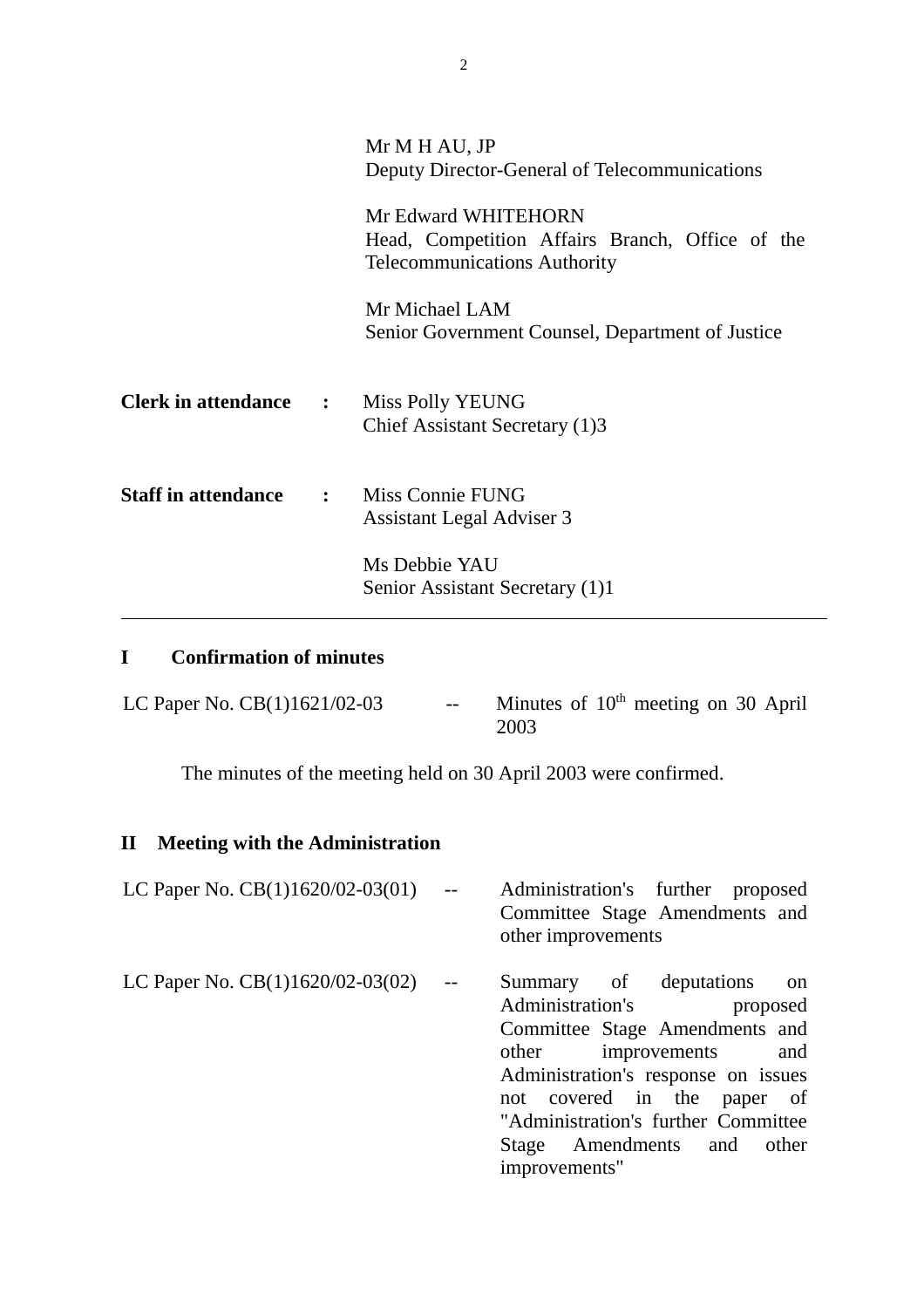| LC Paper No. CB(1)1636/02-03                                                                        |       | Updated marked-up copy of the<br>Stage Amendments<br>Committee<br>proposed by the Administration to the<br>Bill prepared by the Legal Service<br><b>Division</b>                                |
|-----------------------------------------------------------------------------------------------------|-------|-------------------------------------------------------------------------------------------------------------------------------------------------------------------------------------------------|
| LC Paper No. CB(1)1578/02-03                                                                        |       | Correspondence between the Legal<br>Service<br><b>Division</b><br>and<br>the<br>Administration relating to<br>the<br>Committee<br>Stage<br>amendments<br>proposed by the Administration         |
| LC Paper No. $CB(1)1168/02-03(01)$                                                                  |       | Administration's<br>proposed<br>Committee Stage Amendments and<br>other improvements                                                                                                            |
| LC Paper No. CB(3)593/01-02                                                                         |       | The Bill                                                                                                                                                                                        |
| LC Paper No. $CB(1)2256/01-02(03)$                                                                  |       | Marked-up copy of the Bill                                                                                                                                                                      |
| LC Paper No. CB(1)1620/02-03(03)                                                                    | $- -$ | Checklist on issue which require<br>consideration/follow-up<br>further<br>action (as at $7$ May 2003)                                                                                           |
| LC Paper No. CB(1)1657/02-03<br>(Tabled and subsequently circulated<br>to members on $13$ May 2003) | $- -$ | Letters from (a) Hutchison Global<br>Communications Limited, Hutchison<br>Telephone Company Limited<br>and<br>Hutchison 3G HK Limited;<br>(b)<br>PCCW Limited; and (c) Telstra<br>International |

2. The Bills Committee deliberated (Index of proceedings attached at **Appendix**)

Issues which required follow-up actions/consideration by the Administration

- 3. (a) Clause  $1$ The Administration to consider designating the Secretary for Commerce, Industry and Technology instead of the Telecommunications Authority (TA) to be the public officer responsible for appointing the day on which the substantive provisions of the Ordinance should come into operation by notice published in the Gazette.
	- (b) Proposed section 7P(1A)
		- (i) The Administration to consider whether a mechanism should be devised whereby the TA would be made aware of M&As, such as by requiring non-listed companies involved in M&As to notify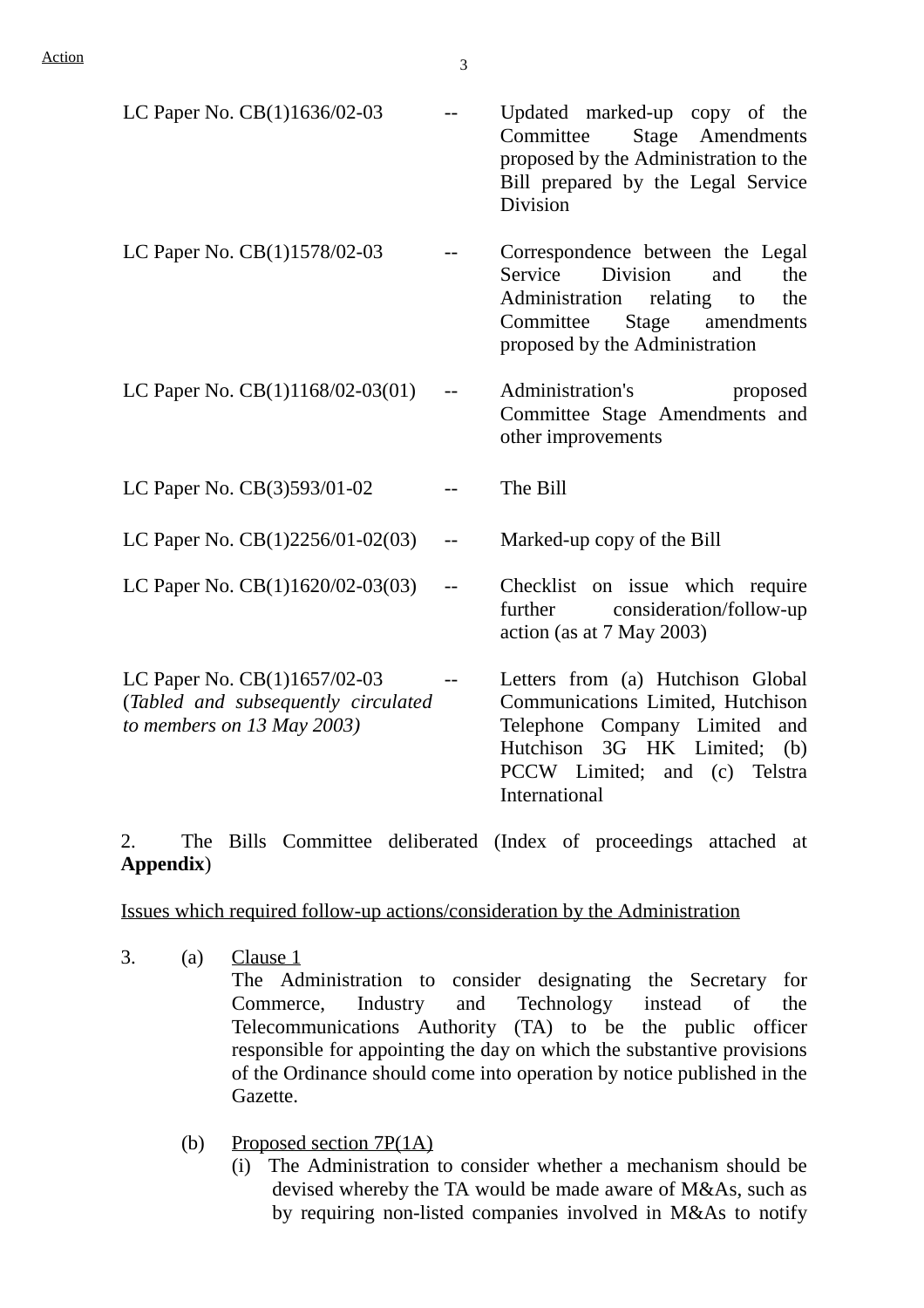the TA of completed M&As.

- (ii) Where TA considered investigation unnecessary for certain M&As, whether such M&As should also be made known to the public.
- (c) Proposed section 7P(11A)

The Administration to consider specifying a timeframe within which the TA had to publish the opinion formed or direction issued under proposed section 7P(1) and the opinion formed, decision made or direction issued under proposed section 7P(6).

(d) The Administration to provide responses to deputations' further submissions which the Bills Committee would soon receive, as well as Committee Stage Amendments (CSAs) proposed by individual members, if any.

4. The Bills Committee also requested the Assistant Legal Adviser to scrutinize the Chinese version of the CSAs proposed to the Bill by the Administration and to examine the drafting of the Bill.

### Stance of members

5. Mr Eric LI expressed his reservation on the Bill although he would not object to the resumption of the Second Reading debate of the Bill. He cast doubt on the appropriateness of introducing the Bill at this point of time when the telecommunications industry was in a consolidation period. Ms Emily LAU supported the pro-competition and sector-specific regulatory regime enshrined in the Bill although she considered that the most preferable approach was the introduction of a universal competition law. Mr Howard YOUNG said that he could support the resumption of Second Reading debate of the Bill.

### Date of next meeting

6. Members noted that the next meeting of the Bills Committee would be held on Friday, 23 May 2003 at 4:30pm.

### **III Any other business**

7. There being no other business, the meeting ended at 4:10 pm.

Council Business Division 1 Legislative Council Secretariat 22 May 2003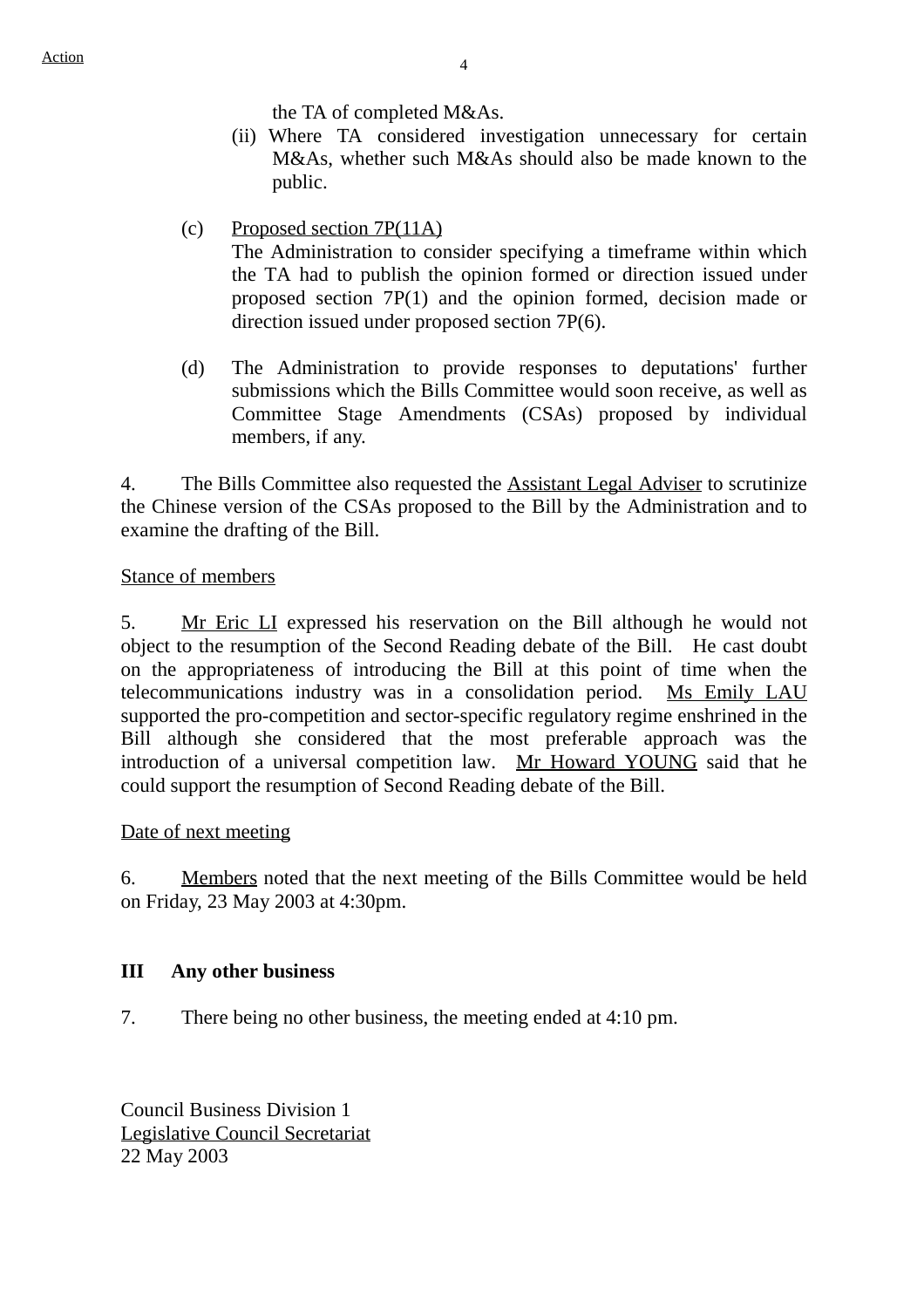## **Proceedings of the meeting of the Bills Committee on Telecommunications (Amendment) Bill 2002 on Monday, 12 May 2003, at 2:30 pm in the Conference Room A of the Legislative Council Building**

| <b>Time</b>               | <b>Speaker</b>     | Subject(s)                                                             | <b>Action</b> |
|---------------------------|--------------------|------------------------------------------------------------------------|---------------|
| <b>Marker</b><br>000000 - | Chairman           | Introductory remarks and confirmation of                               | required      |
| 000124                    |                    | minutes of meeting on 30 April 2003                                    |               |
| $000125 -$                | Chairman           | The Administration introduced the paper                                |               |
| 001410                    | Administration     | (LC Paper No. CB(1) 1620/02-03(01)).                                   |               |
| $001411 -$                | Chairman           | (a) Pros and cons of the proposed                                      |               |
| 002620                    | Mr YEUNG Yiu-chung | mechanism whereby the decision on                                      |               |
|                           | Administration     | merger and acquisition (M&A)                                           |               |
|                           | Ms Emily LAU       | activities<br>made<br>by<br>the                                        |               |
|                           |                    | Telecommunications Authority (TA)<br>would be subject to appeal to the |               |
|                           |                    | Telecommunications<br>(Competition)                                    |               |
|                           |                    | Provisions) Appeal Board (Appeal                                       |               |
|                           |                    | Board). The mechanism would also                                       |               |
|                           |                    | be subject to regular review after the                                 |               |
|                           |                    | enactment of the Bill.                                                 |               |
|                           |                    | (b) Threshold on change in control                                     |               |
|                           |                    | adopted for the licensing of third                                     |               |
|                           |                    | generation mobile services.                                            |               |
| $002621 -$                | Chairman           | (a) Mr Eric LI was concerned that the                                  |               |
| 003544                    | Mr Eric LI         | Bill would impose a heavy regulatory                                   |               |
|                           | Administration     | burden on the industry at a time when                                  |               |
|                           |                    | the industry was in a consolidation                                    |               |
|                           |                    | period.                                                                |               |
|                           |                    | (b) Whether the Bill would provide more                                |               |
|                           |                    | certainty to M&A activities and                                        |               |
|                           |                    | hence encourage<br>investment<br><b>or</b><br>otherwise.               |               |
|                           |                    |                                                                        |               |
| 003545 -                  | Chairman           | (a) Implications of unreasonable M&A                                   |               |
| 003913                    | Administration     | Guidelines.                                                            |               |
|                           |                    | (b) The Appeal Board could disregard                                   |               |
|                           |                    | the M&A Guidelines if they were                                        |               |
|                           |                    | unreasonable.                                                          |               |
| 003914 -                  | Chairman           | Ms Emily LAU upheld the pro-<br>(a)                                    |               |
| 004726                    | Ms Emily LAU       | competition<br>and<br>sector-specific                                  |               |
|                           | Mr Eric LI         | regulatory regime enshrined in the                                     |               |
|                           | Administration     | Bill although she considered that the                                  |               |
|                           |                    | most preferable approach was the                                       |               |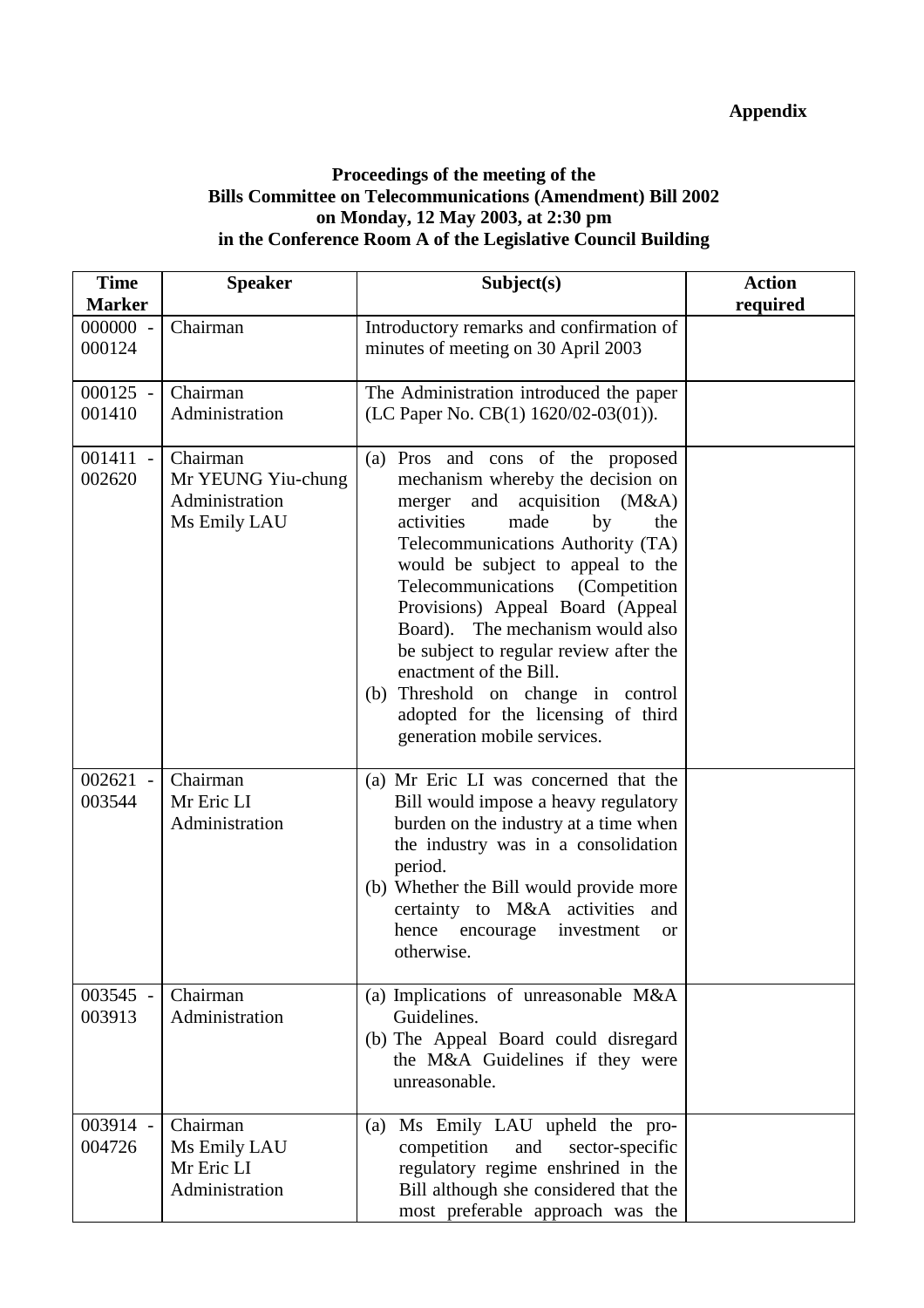|                      |                                                                                                        | introduction<br>of<br>universal<br>a<br>competition law.<br>(b) Whether or not<br>Bill<br>the<br>was<br>conducive to attracting investment in<br>the telecommunications market.                                                                                                                                                                                                                                                                                                                                                                                                                                                                                                                                                                                                                                                                                                                                                                                                            |                                                  |
|----------------------|--------------------------------------------------------------------------------------------------------|--------------------------------------------------------------------------------------------------------------------------------------------------------------------------------------------------------------------------------------------------------------------------------------------------------------------------------------------------------------------------------------------------------------------------------------------------------------------------------------------------------------------------------------------------------------------------------------------------------------------------------------------------------------------------------------------------------------------------------------------------------------------------------------------------------------------------------------------------------------------------------------------------------------------------------------------------------------------------------------------|--------------------------------------------------|
| 004727 -<br>005027   | Chairman<br>Administration                                                                             | Pros and cons for M&A Guidelines to be<br>subsidiary legislation, having<br>made<br>regard that M&A Guidelines were not<br>subsidiary<br>legislation<br>in<br>overseas<br>jurisdictions.                                                                                                                                                                                                                                                                                                                                                                                                                                                                                                                                                                                                                                                                                                                                                                                                   |                                                  |
| 005028 -<br>005747   | Chairman<br>Ms Emily LAU<br>Administration                                                             | (a) Members noted the letters from the<br>deputations indicating their intention<br>to make further submissions (LC<br>Paper No CB(1) 1657/02-03) tabled<br>at the meeting and would consider<br>these views upon receipt.<br>(b) Members examined the<br>updated<br>marked-up copy of the Committee<br>Stage Amendments (CSAs) proposed<br>by the Administration to the Bill. (LC<br>Paper No CB(1) 1636/02-03)<br>$(c)$ Clause 1:<br>(i) Whether<br>the<br>Secretary<br>for<br>Commerce,<br>Industry<br>and<br>Technology instead of the TA<br>should be designated as the public<br>officer responsible for appointing<br>the day on which the substantive<br>of the Ordinance<br>provisions<br>should come into operation by<br>notice published in the Gazette.<br>(ii) The Administration intended to<br>commence the Bill around end<br>2003.<br>(iii) The commencement notice was<br>subsidiary legislation subject to<br>negative<br>by<br>vetting<br>the<br>Legislative Council. | The Administration<br>to consider $(c)$ (i)      |
| 005748 -<br>005944   | Chairman<br>Administration                                                                             | Proposed sections 2, 6D and 7                                                                                                                                                                                                                                                                                                                                                                                                                                                                                                                                                                                                                                                                                                                                                                                                                                                                                                                                                              |                                                  |
| $005945 -$<br>012345 | Chairman<br>Administration<br>Mr Eric LI<br>Ms Emily LAU<br>Mr MA Fung-kwok<br>Mr Howard YOUNG<br>ALA3 | Proposed sections $7P(1)$ and $7P(1A)$<br>(a) Whether a mechanism should be<br>introduced whereby the TA would be<br>made aware of M&As, such as by<br>non-listed<br>requiring<br>companies<br>involved in M&As to notify TA of<br>completed M&As.<br>(b) Where TA considered investigation<br>unnecessary for certain M&As,                                                                                                                                                                                                                                                                                                                                                                                                                                                                                                                                                                                                                                                               | The Administration<br>to consider (a) and<br>(c) |